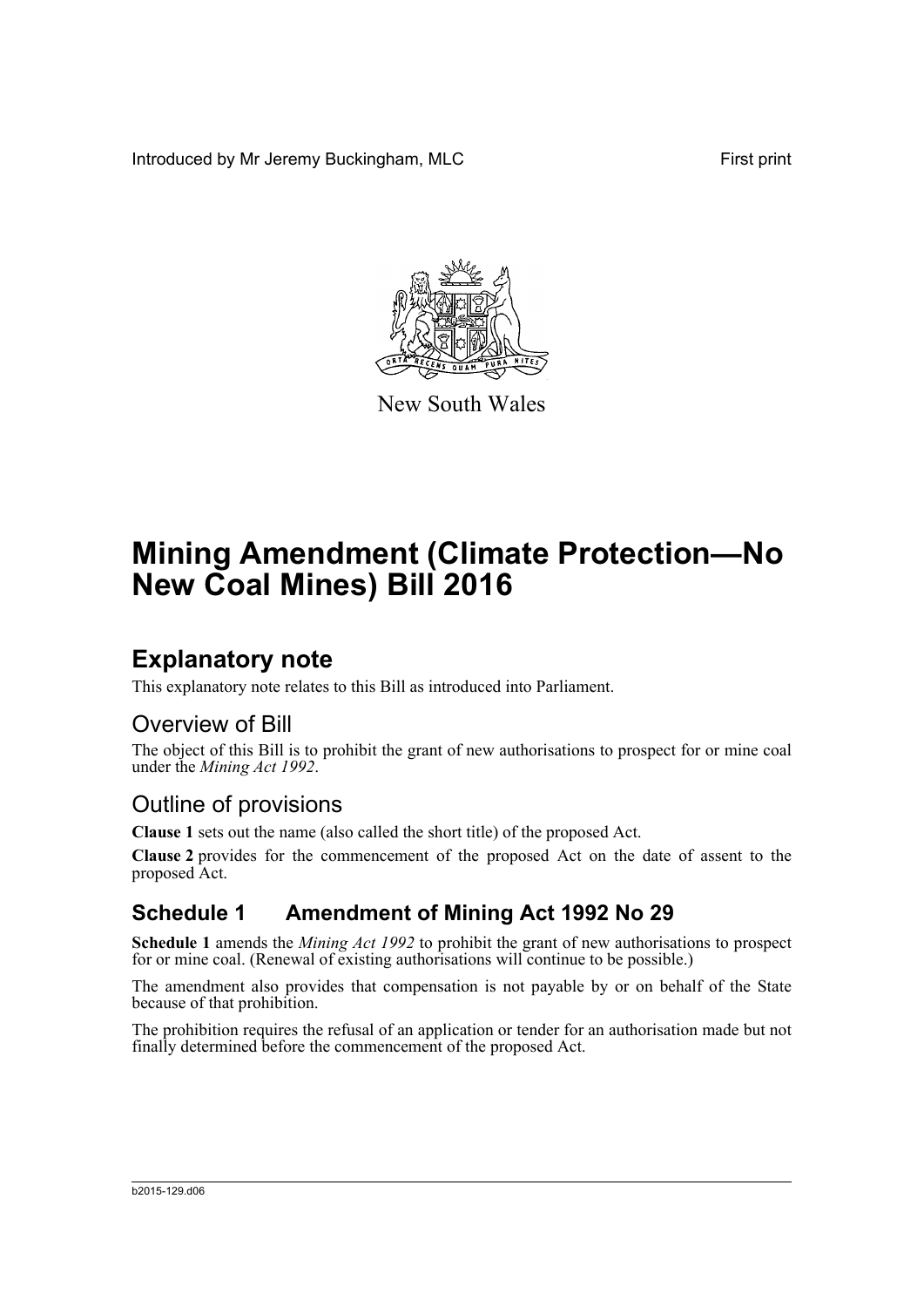Introduced by Mr Jeremy Buckingham, MLC First print



New South Wales

# **Mining Amendment (Climate Protection—No New Coal Mines) Bill 2016**

# **Contents**

|                   |    |                                    | Page |
|-------------------|----|------------------------------------|------|
|                   | 1. | Name of Act                        | - 2  |
|                   | 2  | Commencement                       | - 2  |
| <b>Schedule 1</b> |    | Amendment of Mining Act 1992 No 29 |      |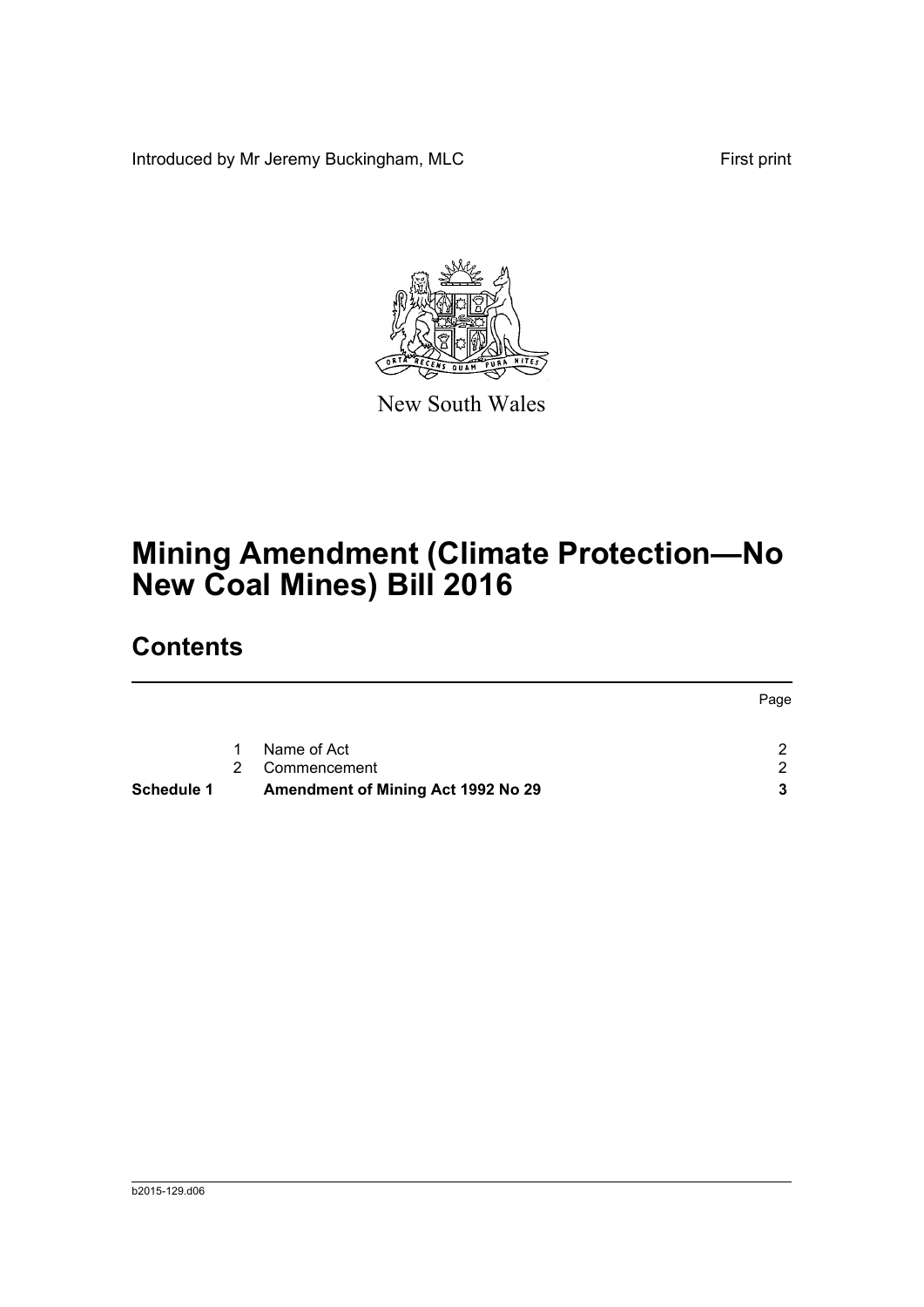

New South Wales

# **Mining Amendment (Climate Protection—No New Coal Mines) Bill 2016**

No , 2016

#### **A Bill for**

An Act to amend the *Mining Act 1992* to prohibit the grant of new authorisations to prospect for or mine coal.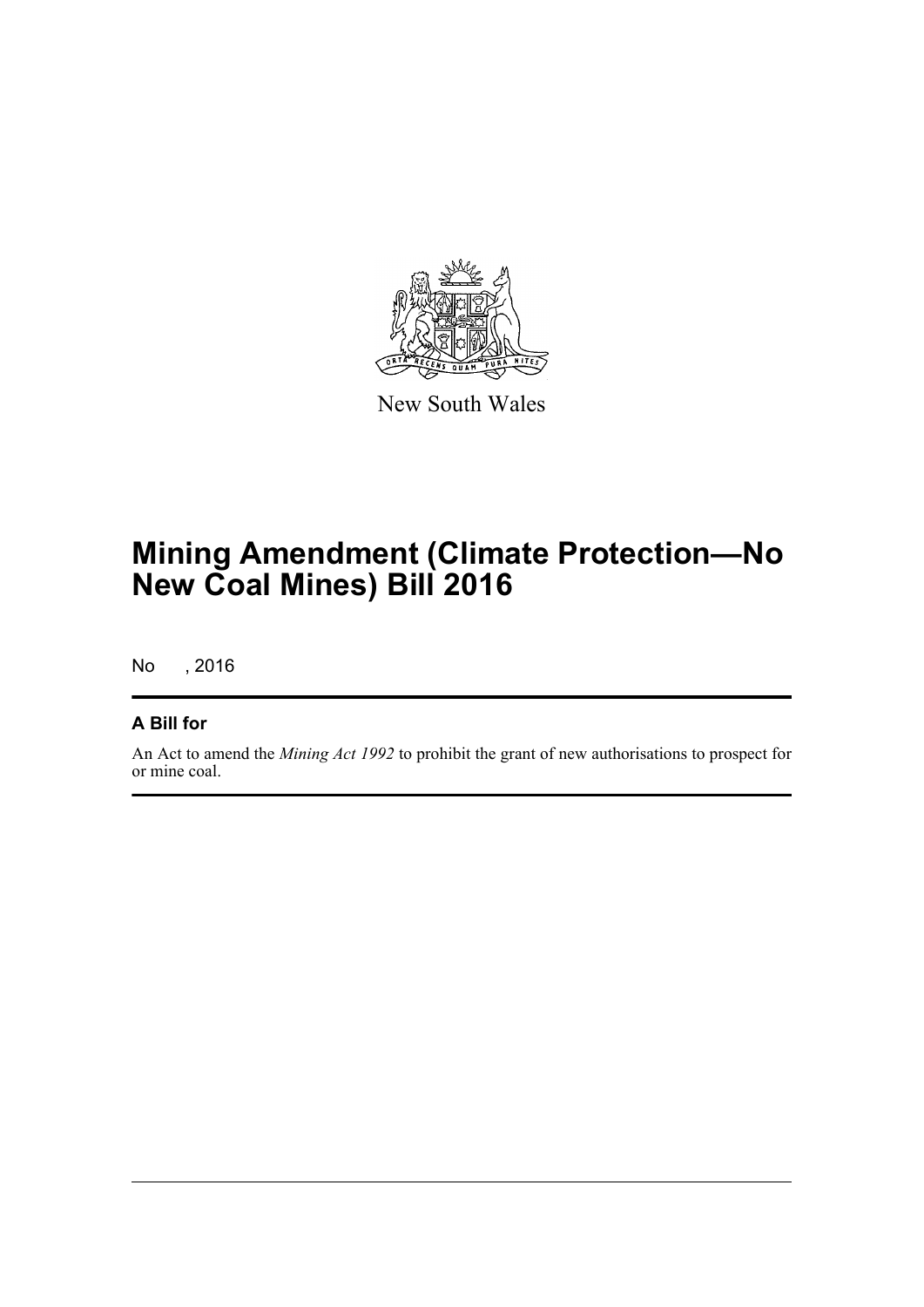<span id="page-3-1"></span><span id="page-3-0"></span>

| The Legislature of New South Wales enacts: |                                                                                         |                     |
|--------------------------------------------|-----------------------------------------------------------------------------------------|---------------------|
|                                            | Name of Act                                                                             | $\mathcal{P}$       |
|                                            | This Act is the Mining Amendment (Climate Protection—No New Coal Mines)<br>Act $2016$ . | 3<br>$\overline{4}$ |
|                                            | <b>Commencement</b>                                                                     | 5                   |
|                                            | This Act commences on the date of assent to this Act.                                   | 6                   |
|                                            |                                                                                         |                     |